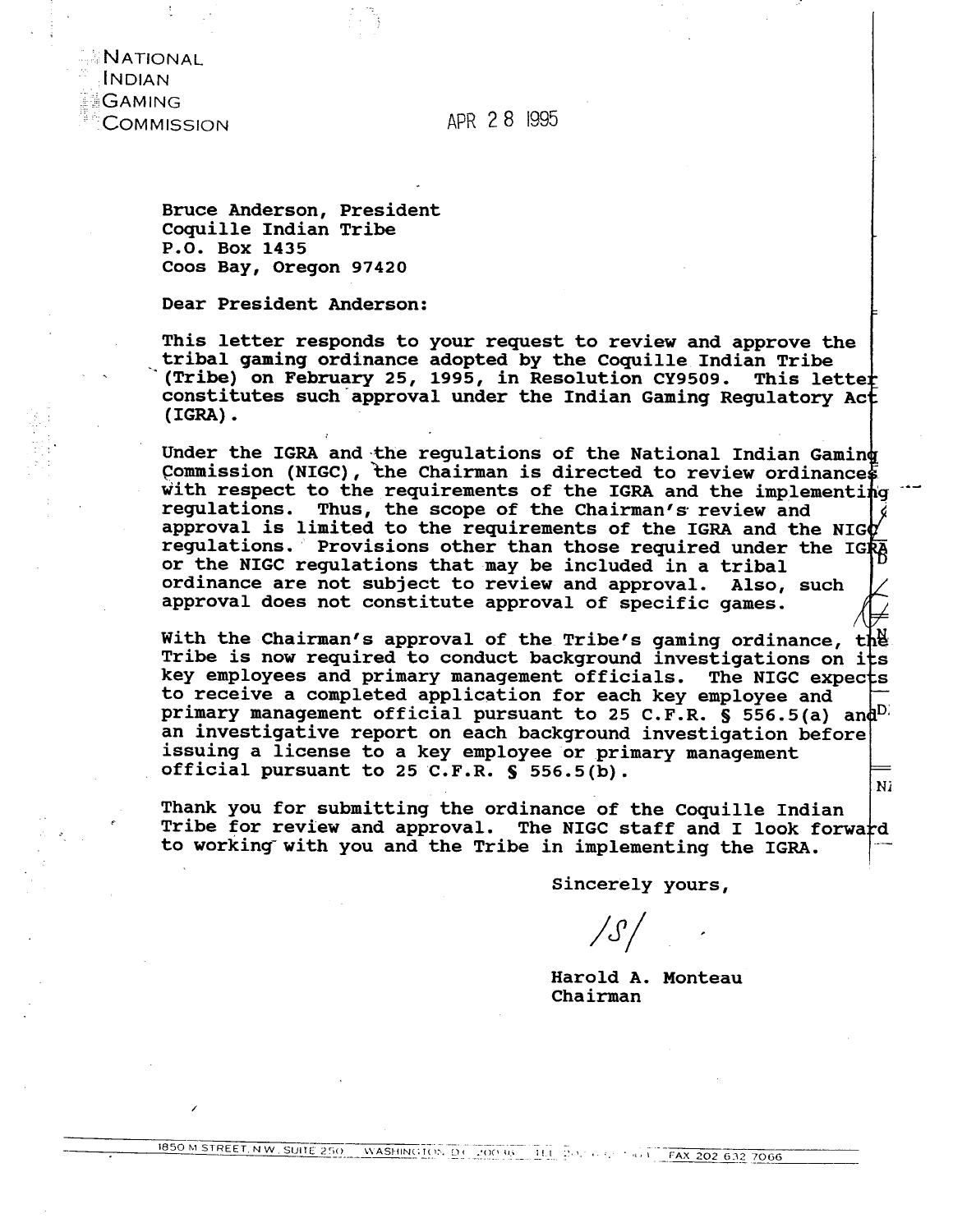

# **COQUILLE INDIAN TRIBE**

295 S. 10th • P.O. Box 1435 • Coos Bay, OR 97420 Telephone 503-267-4587 • FAX 503-269-2573 1-800-622-5869

# **RESOLUTION CY9509**

# **ECONOMIC DEVELOPMENT: Approval of Coquille Tribal Gaming Ordinance**

- **WHEREAS,** the Coquille Indian Tribe is governed by the Coquille Tribal Council pursuant to the Tribal Constitution adopted by eligible voters of the Tribe on August 27, 1991, and approved by the Secretary of the Interior on September 9, 1991 ; and that the Tribal Council is empowered to act for the Coquille Indian Tribe; AND,
- **WHEREAS,** The Coquille Indian Tribe possesses the inherent power of self-government and that it has established a government for legislative, executive, and judicial functions; AND,
- **WHEREAS,** The Coquille Indian Tribe hereby accepts the attached Gaming Code as the Tribe's Gaming Ordinance to govern Tribal gaming activities, with the understanding that it conforms to the Model Gaming Code recommended by the National Indian Gaming Commission (NIGC), and with the understanding that it can and will be amended to include the establishment of a working Tribal Gaming Commission; AND,
- **WHEREAS,** The Coquille Indian Tribe hereby accepts the attached Procedures for Background Checks of primary management officials and key employees, and authorizes Coquille Economic Development Corporation (CEDCO) to execute a Memorandum of Understanding with the NIGC for processing fingerprints; AND,
- **WHEREAS,** The Coquille Tribe hereby accepts the attached Procedures for Issuance of Licenses; **AND,**
- **WHEREAS,** CEDCO President, Bruce Anderson, as the individual mostly responsible for the day-today operation Coquille Tribal gaming, is best suited to be the designated agent to the NIGC for service under 25 CFR  $\frac{5}{19.1}$ ; NOW,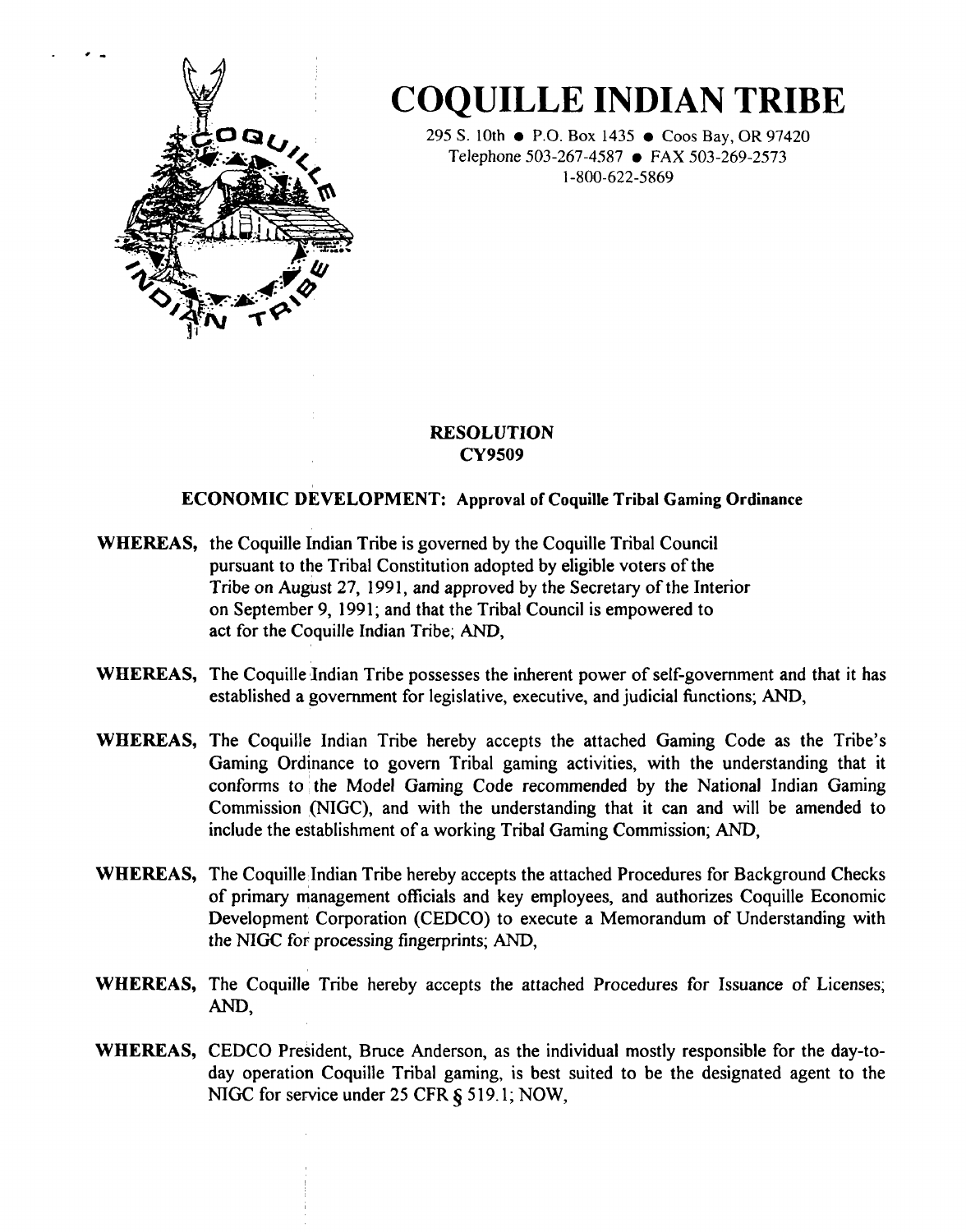# **RESOLUTION CY9509 ECONOMIC DEVELOPMENT: Approval of Coquille Tribal Gaming Ordinance Page** *two*

**THEREFORE BE IT RESOLVED,** that the Tribal Council hereby accepts and enacts into Tribal law the attached Gaming Code as the Tribe's Gaming Ordinance; AND,

**BE IT FURTHER RESOLVED,** that the Tribal Council accepts and enacts into Tribal law the Procedures for Background Checks of primary Management Officials and Key Employees, and the Procedures for issuance of Licenses, and authorizes CEDCO to execute a Memorandum of Understanding with the NIGC for processing fingerprints; AND,

BE FURTHER RESOLVED, that Tribal member and CEDCO President, Bruce Anderson, serve as the designated agent to the NIGC for service under 25 CFR § 519.1; AND,

**BE IT FINALLY RESOLVED,** that CEDCO is authorized to proceed to prepare and submit the Gaming Code to the National Indian Gaming Commission for the approvals necessary to allow the Tribe to proceed with Class I1 and Class 111 gaming activities.

## **CERTIFICATION**

The foregoing Resolution was duly adopted at the Tribal Council Meeting held at Medford, Oregon, on February 25, 1995, with the required quorum present by a vote of 5 For; **0;** Against; / Absent; and **0** Abstaining.

Edward L. Metcalf

Chairperson

- **1** 

Joyce Tanner, Acting Secretary-Treasurer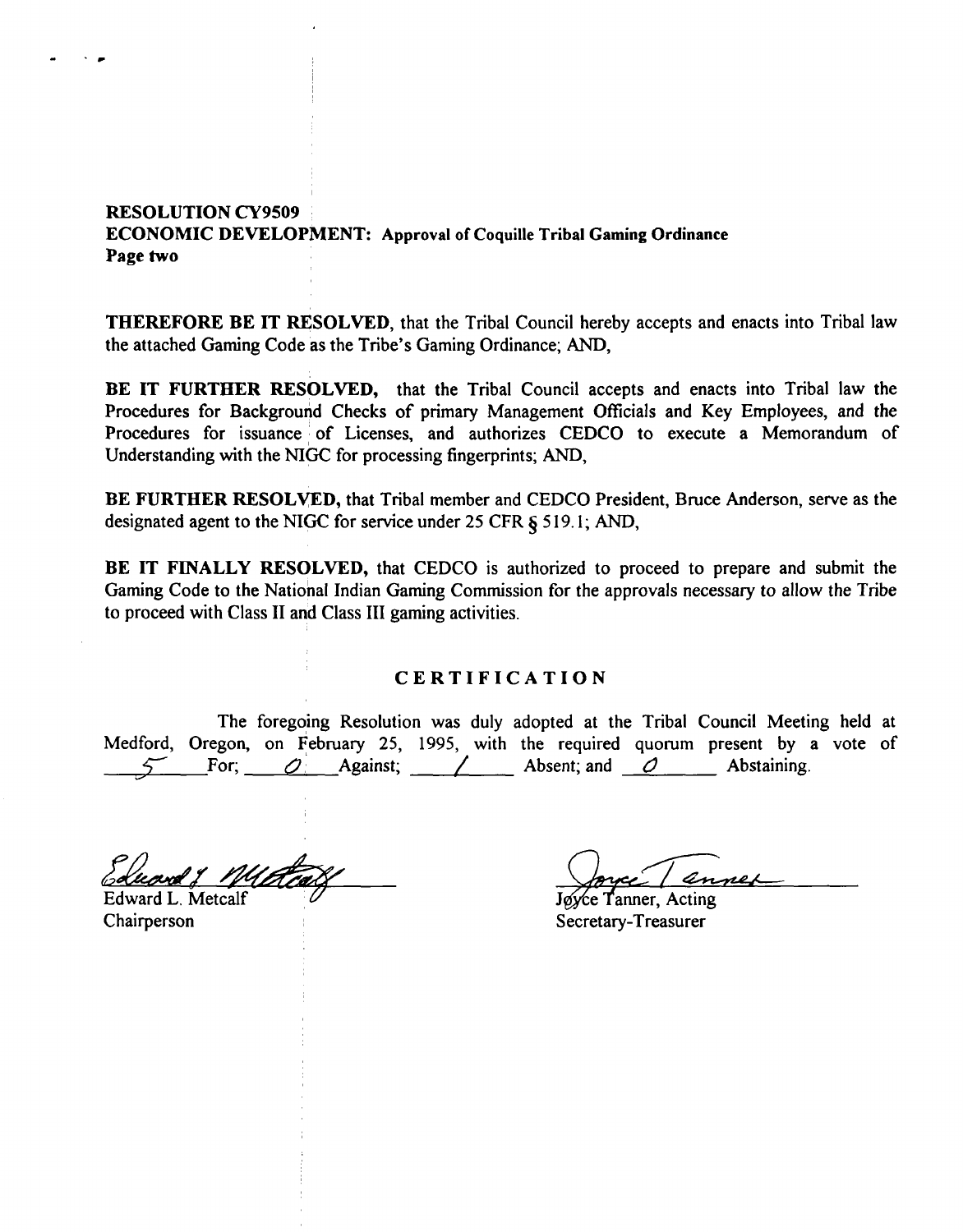# **TRIBAL GAMING ORDINANCE COQUILLE TRIBE OF INDIANS**

 $\tilde{\phantom{0}}$ 

10020-825056 NDO<br>1000-820500 NDO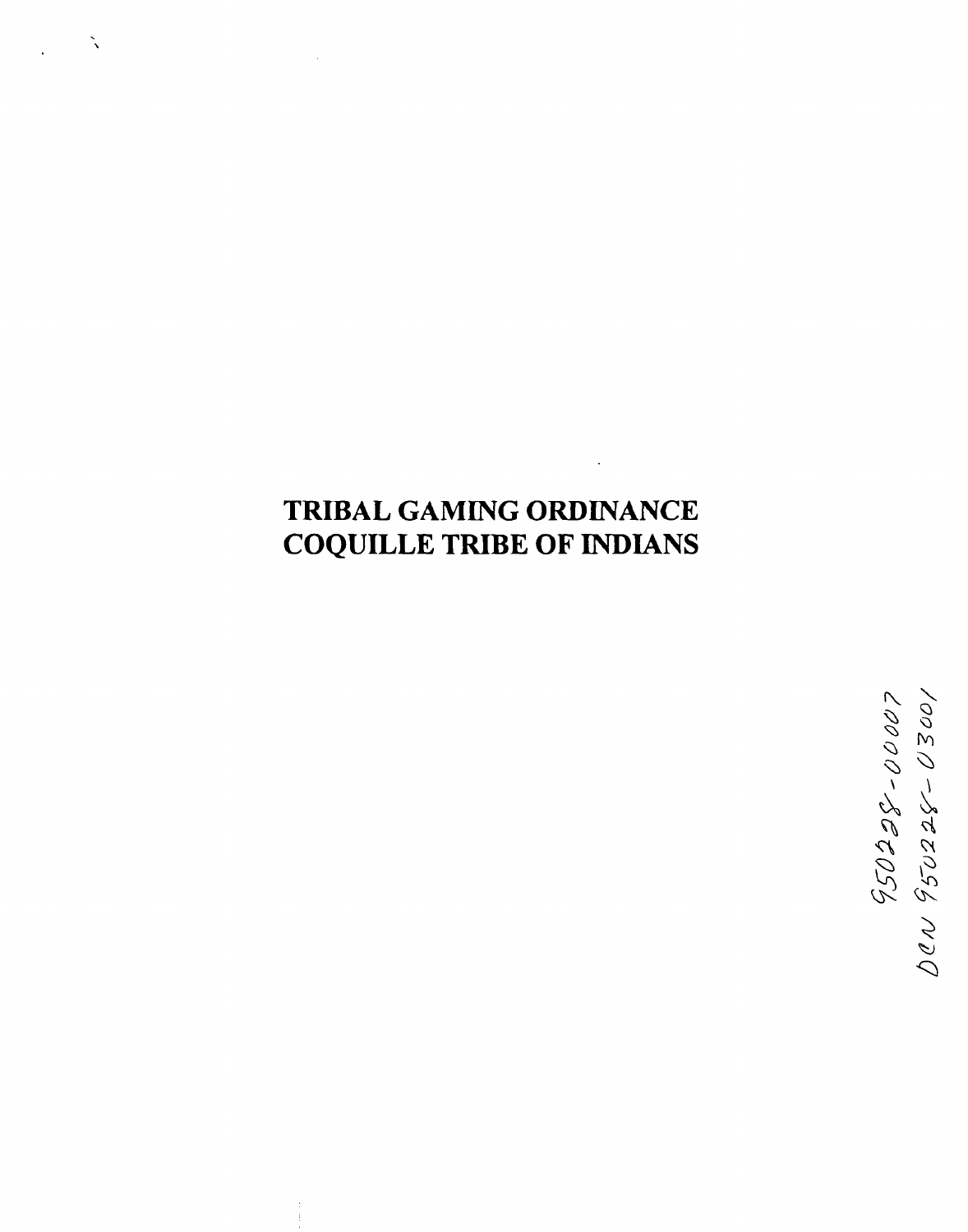$\sim$ 

# **Index**

| Subchapter/<br>Section |                                       |                |
|------------------------|---------------------------------------|----------------|
| 198.010                | <b>GENERAL</b>                        | $\mathbf{1}$   |
| 198.020                | <b>JURISDICTION</b>                   | $\mathbf{1}$   |
|                        | 198.100 GAMING AUTHORIZED             | $\mathbf{1}$   |
| 198.120                | OWNERSHIP OF GAMING                   | $\mathbf{1}$   |
|                        | 198.130 USE OF GAMING REVENUE         | $\mathbf{1}$   |
| 198.140                | <b>AUDIT</b>                          | $\overline{c}$ |
|                        | 198.150 PROTECTION OF THE ENVIRONMENT |                |
|                        | AND PUBLIC HEALTH AND SAFETY          | $\overline{c}$ |
|                        | 198.160 LICENSES FOR KEY EMPLOYEES    |                |
|                        | AND PRIMARY MANAGEMENT OFFICIALS      | 3              |
|                        | 198.170 LICENSE LOCATIONS             | 9              |
| 198.180                | <b>REPEAL</b>                         | 9              |
| 198.190                | AMENDMENT                             | 9              |
| 198.200                | SEVERABILITY                          | 9              |

 $\mathcal{L}^{\text{max}}$  ,  $\mathcal{L}^{\text{max}}$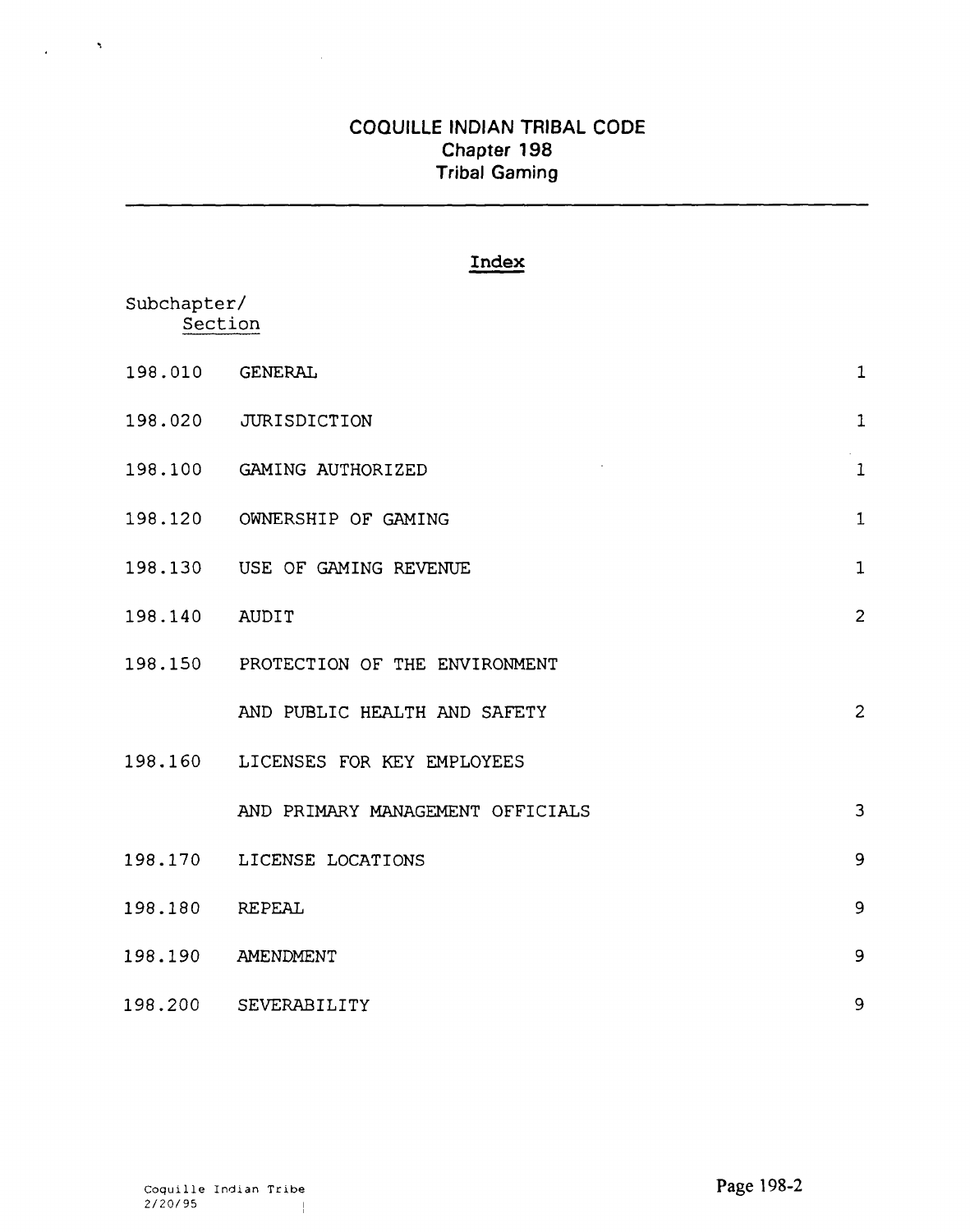## **198.010 General**

#### 1. Purpose

The Tribal Council ("Tribe"), empowered by the Coquille Tribe's Constitution to enact ordinances, hereby enacts this ordinance in order to set the terms for class I1 and I11 gaming operations on tribal lands.

2. Background and Intent

3. Definitions (reserved)

## **198.020 Jurisdiction (reserved)**

### **198.100 Gaming Authorized**

Class I1 gaming as defined in the Indian Gaming Regulatory Act, P.L. 100-447, ("IGRA") 25 U.S.C. Section 2703 (7) (A) and Class I11 gaming as defined in IGRA, 25 U.S.C. Section 2703(8) and by the regulations promulgated by the National Indian Gaming Commission at 25 C.F.R. Section 502 (as published in the Federal Register at 57 FR 12382-12393, April 9, 1992) are hereby authorized.

### **198.120 Ownership of Gaming**

The Tribe shall have the sole propriety interest in and responsibility for the conduct of any gaming operation authorized by this ordinance.

### **198.130 Use of Gaming Revenue**

## 1. Net Revenue

Net revenue from class I1 and class I11 gaming operations shall be used only for the following purposes: to fund tribal government operations and programs; to provide for the general welfare of the Tribe and its members; to promote tribal economic development; to donate to charitable organizations; or to help fund operations of local government agencies.

**Coquille Indian Tribe**  2/20/95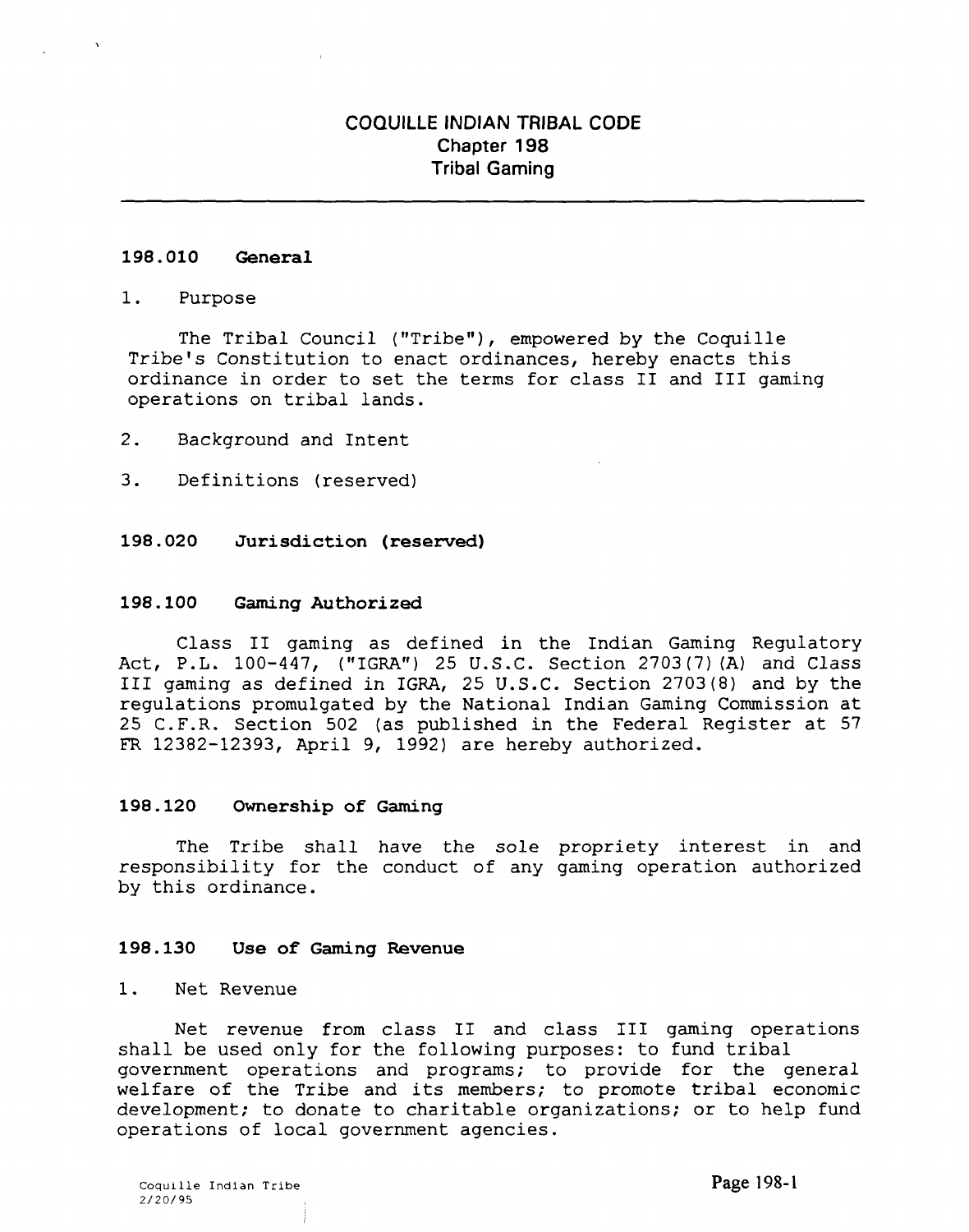2. Per Capita Payment

If the Tribe elects to make per capita payments to tribal members, it shall authorize such payments only upon the approval of a plan submitted to the Secretary of the Interior under 25 U.S.C. Section 2710 (b) (3) .

## **198.140 Audit**

1. Annual Audit

The Tribe shall cause to be conducted annually an independent audit of the gaming operations and shall submit the resulting audit reports to the National Indian Gaming Commission.

2. Gaming Contracts

All gaming related contracts that result in the purchase of supplies, services, or concessions in excess of \$25,000.000 annually, except contracts for professional legal and accounting services, shall be specifically included within the scope of the audit that is described in subsection **A** of this section.

## **198.150 Protection of the Environment and Public Health and Safety**

Class **I1** and **I11** gaming facilities shall be constructed, maintained and operated in a manner that adequately protects the environment, public health and safety.

 $\mathbf{r}$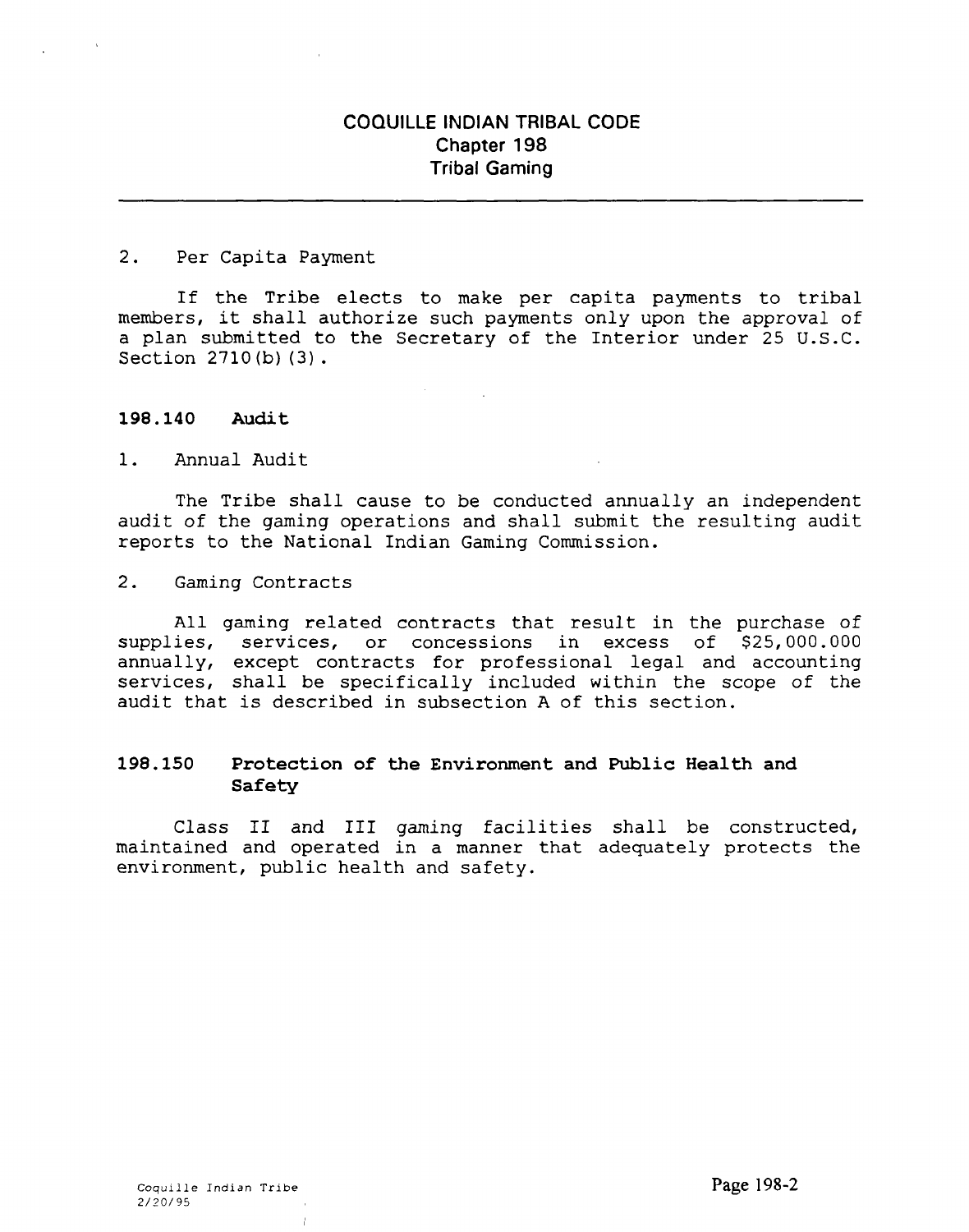## **198.160 Licenses for Key Employees and Primary Management Officials**

The Tribe shall ensure that the policies and procedures set forth in this section and that certain Memorandum of Understanding<br>with the State of Oregon dated are implemented with with the State of Oregon dated respect to key employees and primary management officials employed at any class I1 and 111 gaming enterprise operated on Indian lands and will include but are not limited to the following:

1. Definitions:

For the purposes of this section, the following definitions apply:

(a) Key employee means

**(1)** A person who performs one or more of the following functions:

- **(A)** bingo caller;
- (B) counting room supervisor;
- (C) chief of security;
- **(D)** custodian of gaming supplies or cash;
- **(E)** floor manager;
- (F) pit boss;
- **(G)** dealer;
- **(H)** croupier;
- (I) approver of credit; or

**(J)** custodian of gambling devices including persons with access to cash and accounting records within such devices;

(2) If not otherwise included, any other person whose total cash compensation is in excess of \$50,000 per year; or

**(3)** If not otherwise included, the four most highly compensated persons in the gaming operation.

**(b)** Primary management official means

**(1)** The person having management responsibility for a management contract;

- (2) Any person who has authority:
	- (A) to hire and fire employees; or

(B) to set up working policy for the gaming operation; or

**Coquille Indian Tribe**  2/20/95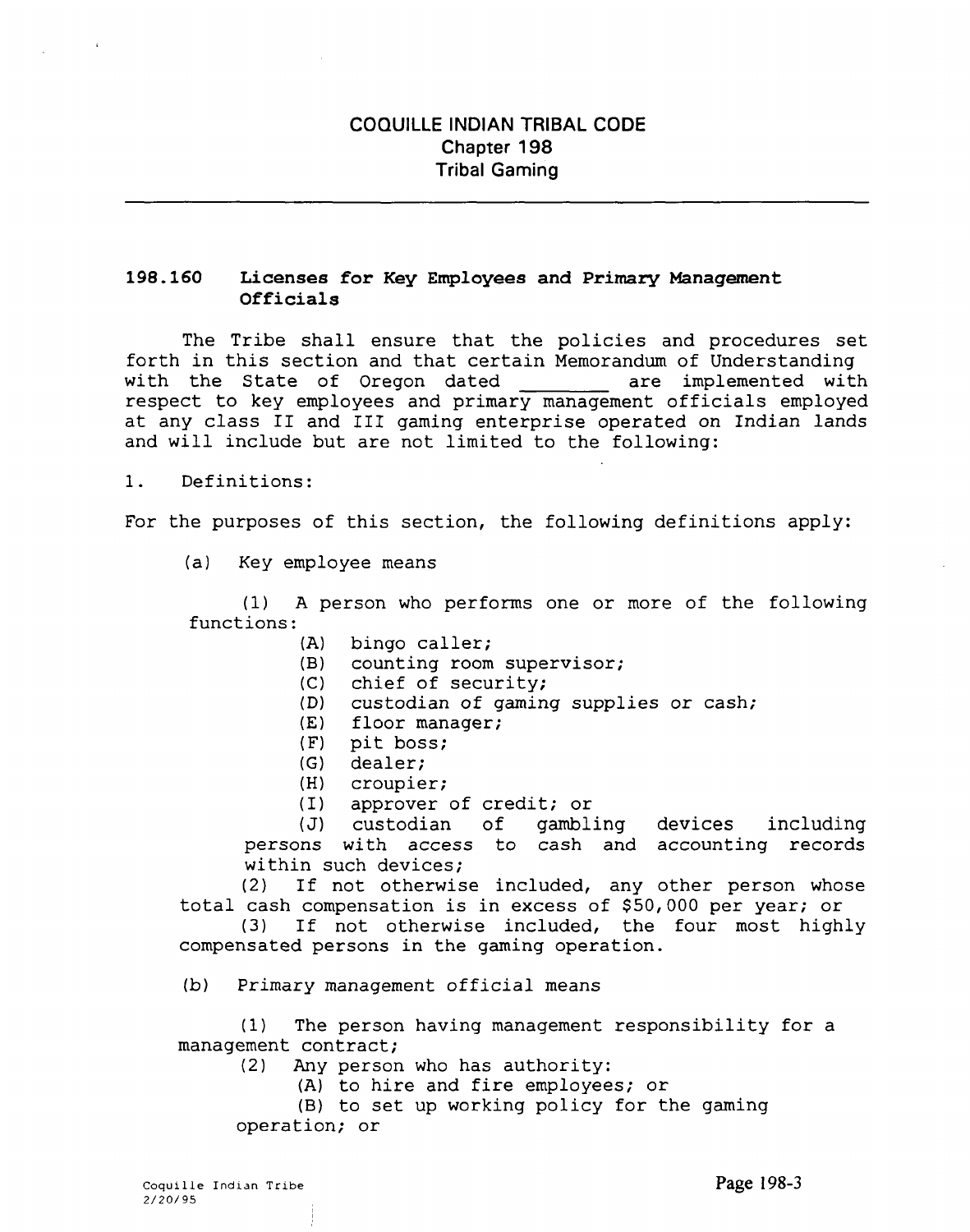(3) The chief financial officer or other person who has financial management responsibility.

2. Application Forms

(a) The following notice shall be placed on the application form for a key employee or primary management official before that form is filled out by an applicant:

In compliance with the Privacy Act of 1974, the following information is provided:

Solicitation of the information on this form is authorized by 25 U.S.C. 2701 et seq. The purpose of the requested information is to determine the eligibility of individuals to be employed in a gaming operation. The information will be used by the National Indian Gaming Commission members and staff who have a need for the information in the<br>performance of their official duties. The performance of their official duties. The<br>information may be disclosed to appropriate may be disclosed to appropriate Federal, Tribal, State, local, or foreign law enforcement and regulatory agencies when relevant to civil, criminal or regulatory investigations or prosecutions or when pursuant to a requirement by a tribe or the National Indian Gaming Commission in connection with the hiring or firing of an employee, the issuance or revocation of a gaming license, or investigations of activities while associated with a tribe or a gaming operation. Failure to consent to the disclosures indicated in this notice will result in a tribe being unable to hire you in a primary management official or key employee position. The disclosure of your social security number (SSN) is voluntary. However, failure to supply a SSN may result in errors in processing your application.

(b) Existing key employees and primary management officials shall be notified in writing that they shall either:

(1) complete a new application form that contains a Privacy Act notice; or

(2) sign a statement that contains the Act notice and consent to the routine uses described in that notice.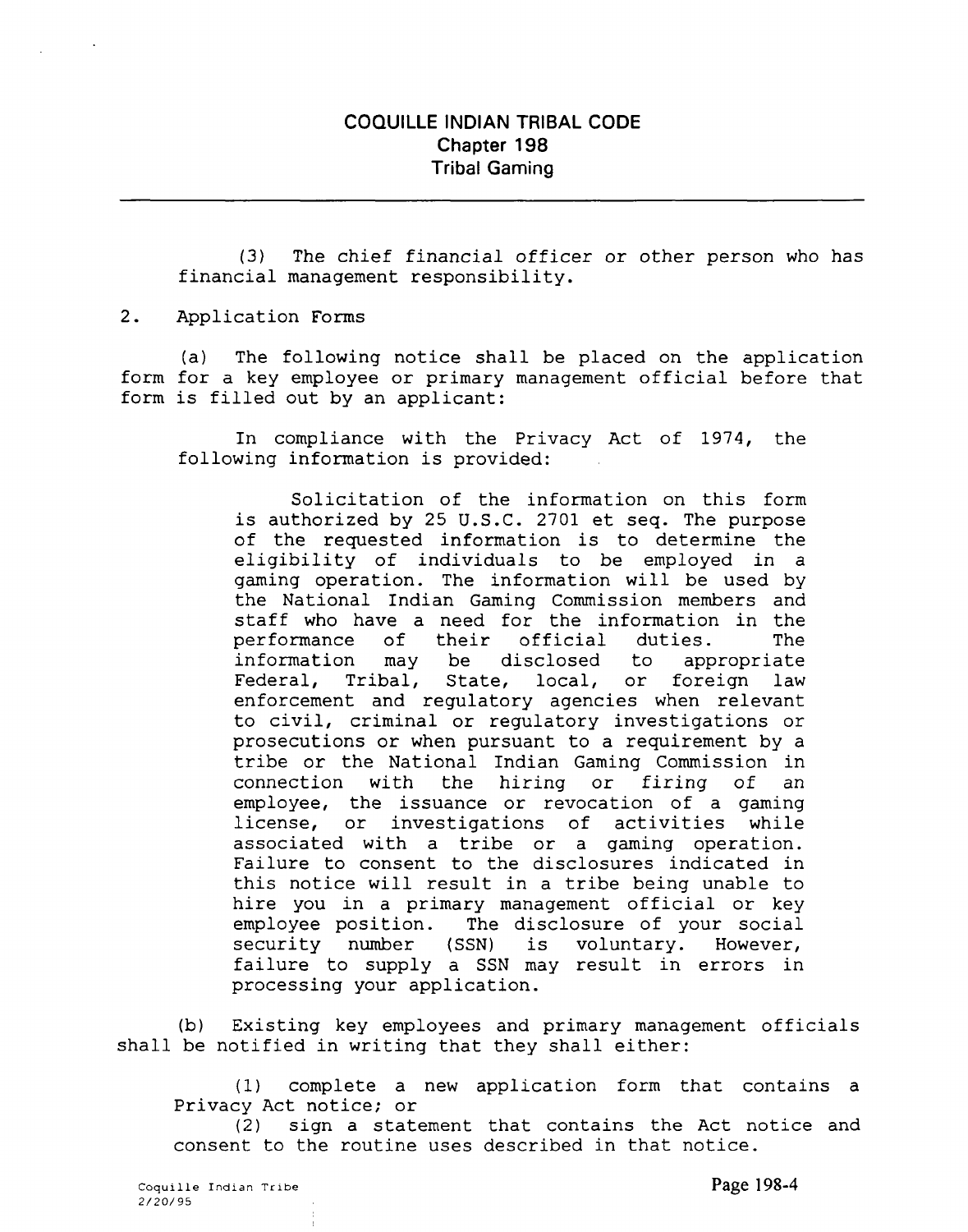(c) The following notice shall be placed on the application form for a key employee or a primary management official before that form is filled out by the applicant:

A false statement on any part of your application may be grounds for not hiring you, or for firing you after you begin work. Also, you may be punished by fine or imprisonment. (U.S. Code, Title 18, section 1001)

(d) The Tribe shall notify in writing existing key employees and primary management officials that they shall either:

(1) complete a new application form that contains a notice regarding false statements; or (2) sign a statement that contains the notice regarding false statements.

3. Background Investigations

(a) The Tribe shall request from each primary management official and from each key employee all of the following information:

1 Full name, other names used (oral or written), social security number(s), birth date, place of birth, citizenship, gender, all languages spoken or written;

(2) Currently and for the previous 5 years: business and employment positions held, ownership interests in those business, if any, business and residence addresses and driver's license number;

**(3)** The names and current addresses of at least three personal references, including one personal reference who was acquainted with the applicant during each period of residence listed under paragraph (a) (2) of this section;

**(4)** Current business and residence telephone numbers;

(5) A description of any existing and previous business<br>
onships with Indian tribes, including ownership relationships interests in those businesses;

**(6)** A description of any existing and previous business relationships with the gaming industry generally, including ownership interests in those businesses;

**(7)** The name and address of any licensing or regulatory agency with which the person has filed any application for a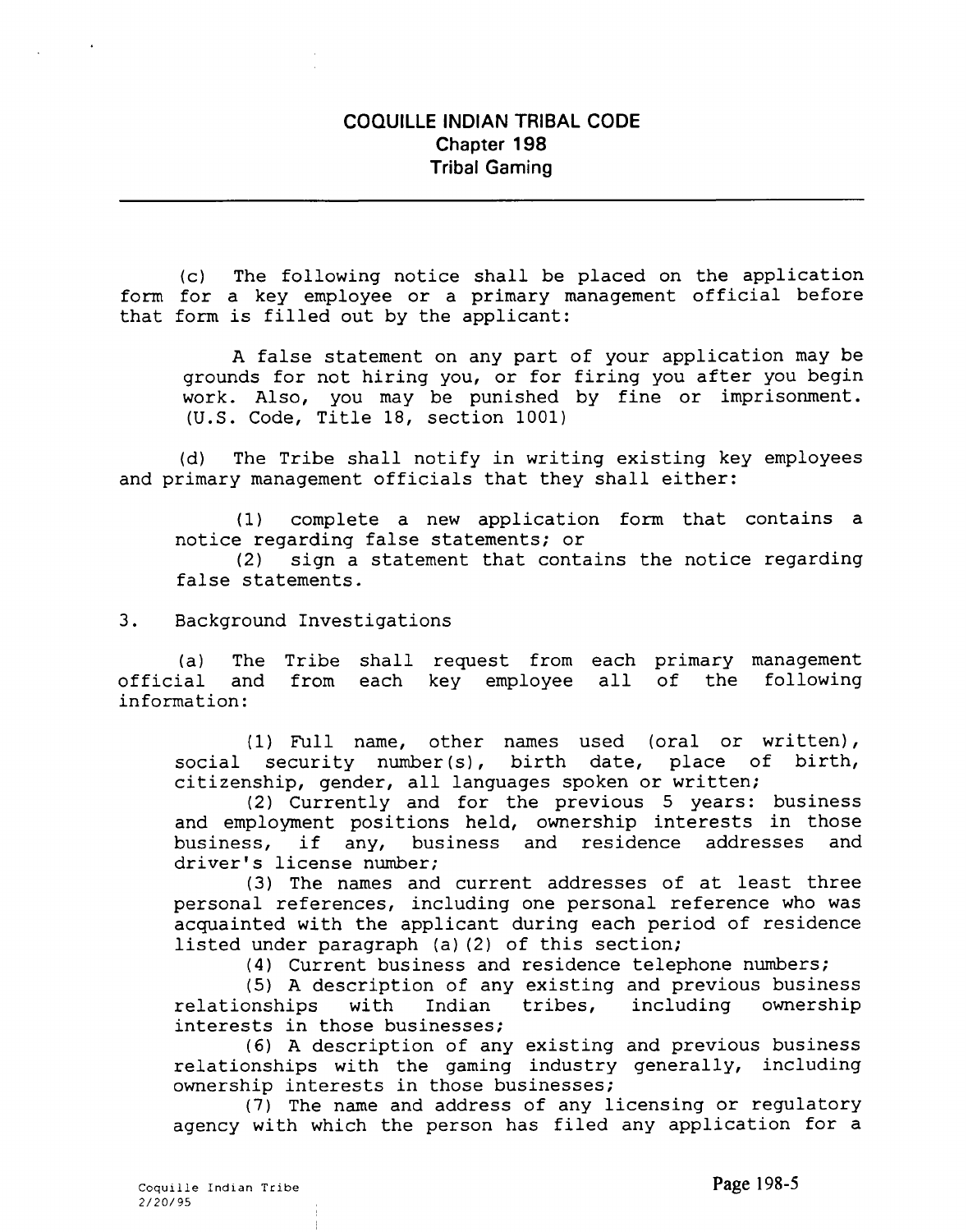license or permit related to gaming, whether or not such license or permit was granted;

(8) For each felony for which there is an ongoing prosecution or a conviction, the charge, the name and address of the court involved, and the date with disposition if any;<br>(9) For each misdemeanor conviction or ongoing

misdemeanor misdemeanor prosecution (excluding minor traffic violations), within 10 years of the date of the application, the name and address of the court involved and the date of disposition if any;

(10) For each criminal charge (excluding minor traffic charges), whether or not there is a conviction, if such criminal charge is within 10 years of the date of the application and is not otherwise listed pursuant to paragraph (a) (8) or (a) **(9)** of this section, the criminal charge, the name and address of the court involved and the date of disposition if any;

(11) The name and address of any licensing or regulatory agency with which the person has filed an application for an occupational license or permit, whether or not such license or permit was granted;

(12) A current photograph of the applicant;

(13) **Any** other information the Tribe deems relevant; and

(14) Fingerprints consistent with procedures adopted by the Tribe in accordance with 25 CFR section 522.2(h).

(b) The Tribe shall conduct an investigation sufficient to make a determination under section 4 below. In conducting a background investigation, the Tribe or its agent shall promise to keep confidential the identity of each person interviewed in the course of the investigation.

## 4. Eligibility Determination

The Tribe shall review a person's prior activities, criminal record, if any, and reputation, habits and associations to make a finding concerning the eligibility of a key employee or primary management official for employment in a gaming operation. If the Tribe determines that employment of the person poses a threat to the public interest or to the effective regulation of gaming, or creates or enhances dangers of unsuitable, unfair, or illegal practices, methods and activities in the conduct of gaming, a tribal gaming operation shall not employ that person in a key employee or primary management official position.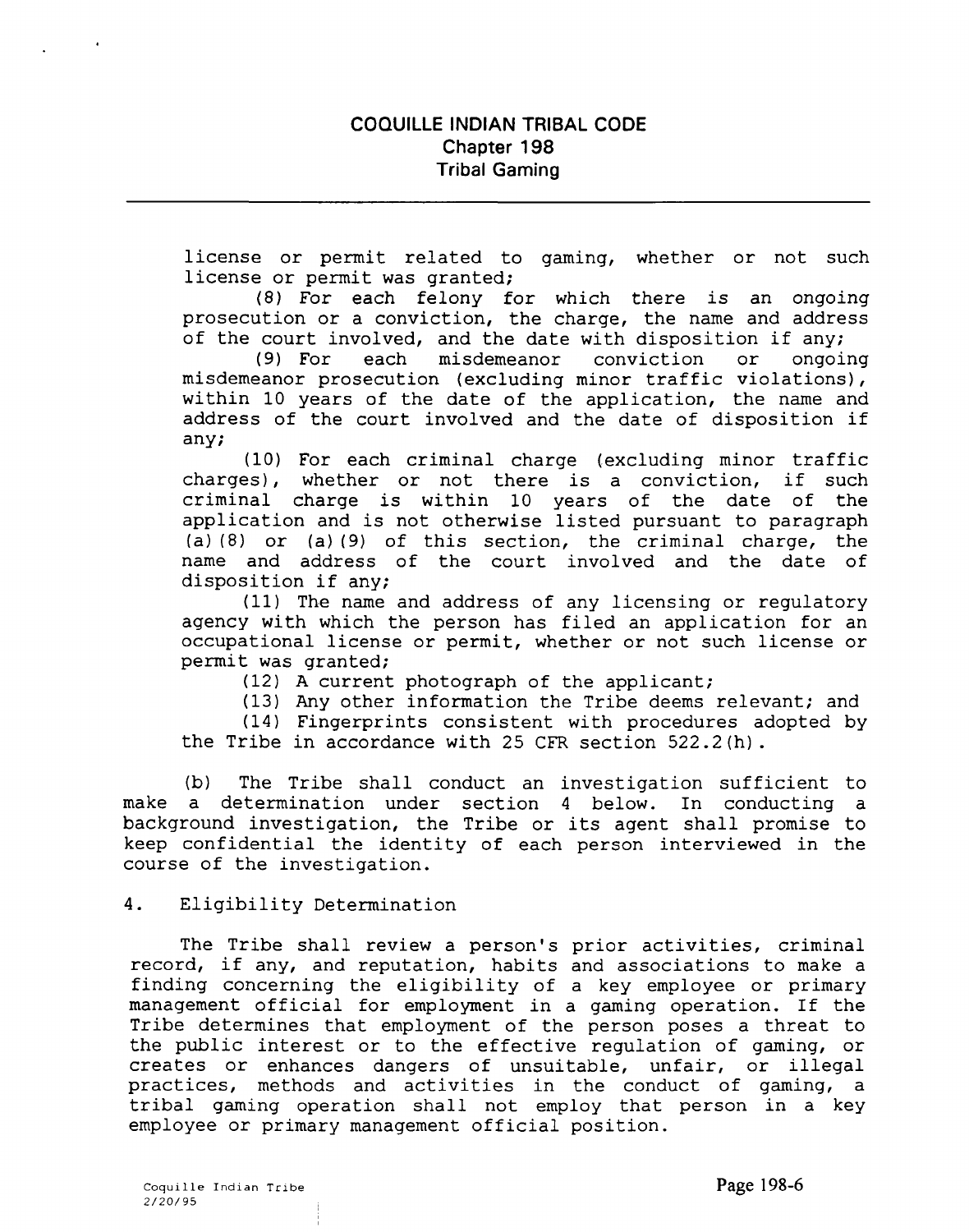5. Procedures for Forwarding Applications and Reports for Key Employees and Primary Management Officials to the National Indian Gaming Commission.

(a) When a key employee or primary management official begins work at a gaming operation authorized by this ordinance, the Tribe shall forward to the National Indian Gaming Commission a<br>completed application for employment, conduct the background completed application for employment, conduct the background investigation and make the determination referenced in subsection 4 of this section.

(b) The Tribe shall forward the report referred to in subsection F of this section to the National Indian Gaming Commission within 60 days after an employee begins work or within 60 days of the approval of this ordinance by the Chairman of the National Indian Gaming Commission.

(c) The gaming operation shall not employ as a key employee or primary management official a person who does not have a license after 90 days.

6. Report to the National Indian Gaming Commission

(a) Pursuant to the procedures set forth in subsection 5 of this section, the Tribe shall prepare and forward to the National Indian Gaming Commission an investigative report on each background investigation. **An** investigative report shall include all of the following:

(1) steps taken in conducting a background investigation;

- (2) results obtained;<br>(3) conclusions reach
- conclusions reached;
- (4) The bases for those conclusions.

(b) The Tribe shall submit, with the report, a copy of the eligibility determination made under subsection 4 of this section.

(c) If a license is not issued to an applicant, the Tribe:

(1) shall notify the National Indian Gaming Commission; and

(2) may forward copies of its eligibility determination and investigative report (if any) to the National Indian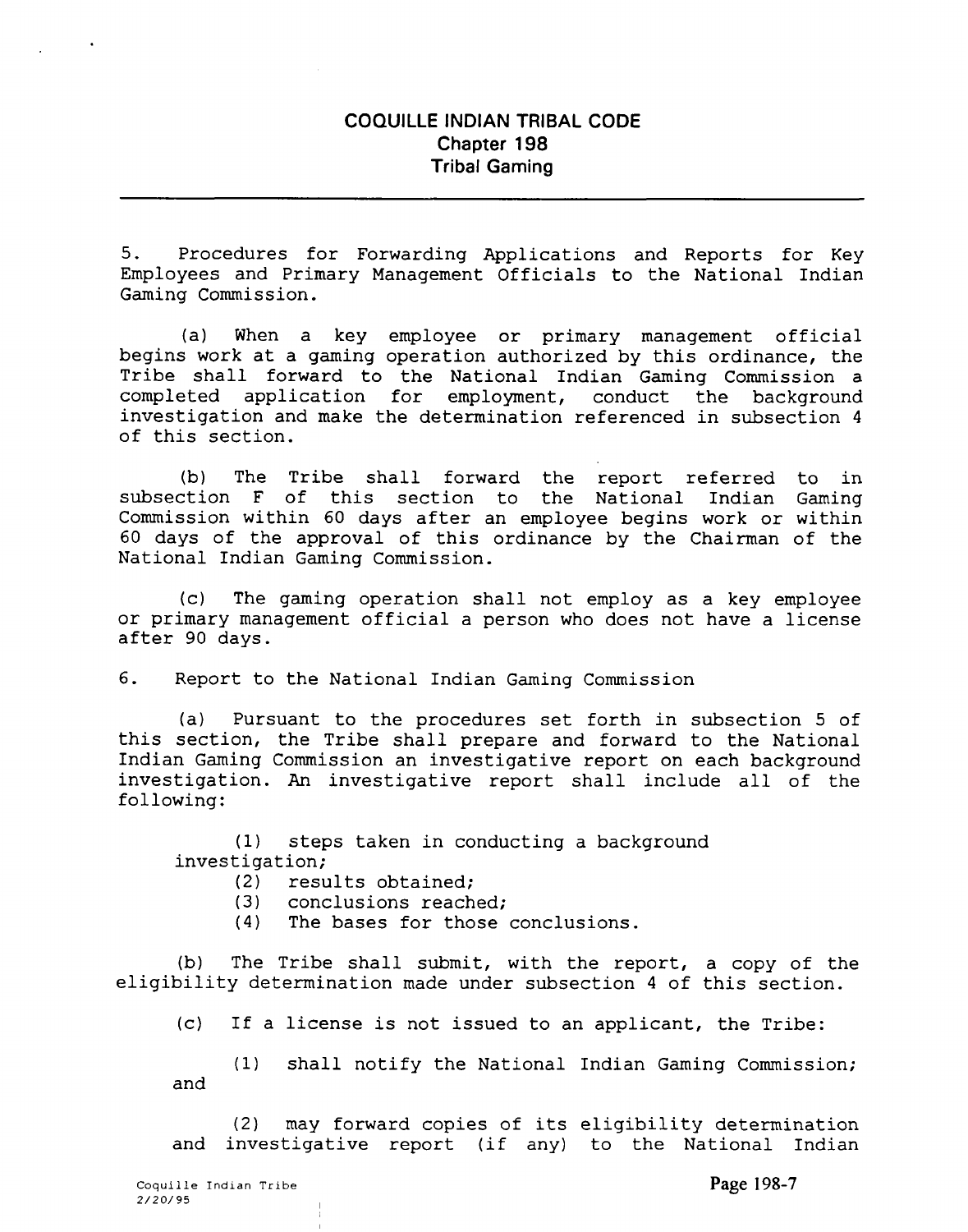Gaming Commission for inclusion in the Indian Gaming Individuals Records System.

(d) With respect to key employees and primary management officials, the Tribe shall retain applications for employment and reports (if any) of background investigations for inspection by the Chairman of the National Indian Gaming Commission or his or her designee for no less than three (3) years from the date of the termination of employment.

7. Granting a Gaming License

(a) If, within a thirty (30) day period after the National Indian Gaming Commission receives a report, the National Indian Gaming Commission notifies the Tribe that it has no objection to the issuance of a license pursuant to a license application filed by a key employee or a primary management official for whom the Tribe has provided an application and investigative report to the National Indian Gaming Commission, the Tribe may issue a license to such applicant.

(b) The Tribe shall respond to a request for additional information from the Chairman of the National Indian Gaming Commission concerning a key employee or a primary management official who is the subject of a report. Such a request shall suspend the 30 day period under paragraph 7.(a) of this section until the Chairman receives the additional information.

(c) If, within the thirty (30) day period described above, the National Indian Gaming Commission provides the Tribe with a statement itemizing objections to the issuance of a license to a key employee or primary management official for whom the Tribe has provided an application and investigative report to the National<br>Indian Gaming Commission, the Tribe shall reconsider the Commission, the Tribe shall reconsider the application, taking into account the objections itemized by the National Indian Gaming Commission. The Tribe shall make the final decision whether to issue the license to the applicant.

## 8. License Suspension

(a) If, after the issuance of a gaming license, the Tribe receives from the National Indian Gaming Commission reliable information indicating that a key employee or a primary management official is not eligible for employment under subsection D of this